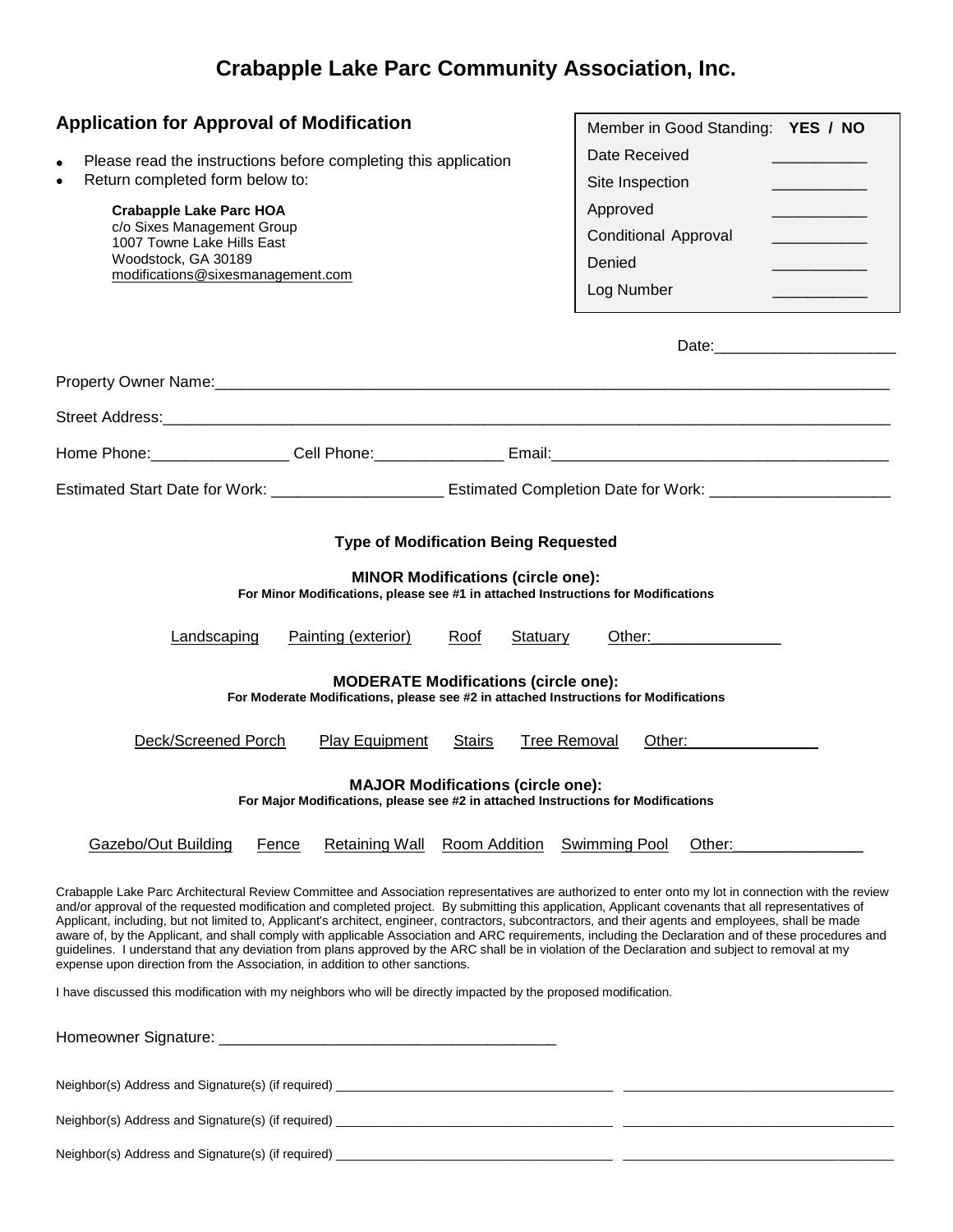## **Instructions for Request for Modification**

- Minor and Moderate Requests will typically be answered within ten (10) days unless investigation or additional information is required. Involved or non-routine requests may take up to sixty (60) days for a response.
- All approved work must be started within 90 days and completed within one year, or the Request for Modification must be resubmitted for approval.
- All Applicants are responsible for any required State or County permits or variances
	- 1. For **MINOR Modifications** submit the following if applicable:
		- a. Description of the planned addition or change with any drawings or product brochures that are applicable
		- b. Painting requests must complete the attached Paint Modification Information Form
	- 2. For **MODERATE or MAJOR Modifications** submit **TWO** copies of the following if applicable:
		- a. A site plan, to scale, illustrating the exact location of modification being requested in relation to your property lines. The preferred document is a State of Georgia registered survey plat clearly showing property lines, existing improvements, and proposed modification(s). Please show exact location of dimensions of modification(s) being requested in relation to your property lines. Existing fences, decks, walkways, driveways, etc., whether on the subject property or adjacent property(ies), if in close proximity to the property line, should also be indicated.
		- b. A brief description of the modification, drawings, exterior elevations, floor plan, detail of material to be used, pictures, catalog pages, brochures, or color samples MUST be included,
		- c. Tree removal requests should state the number, approximate size, and type of tree(s) (pine, hardwood, etc). Tree removal requests require Neighbor signatures.
		- d. It is recommended that homeowners check with Fulton County and the City of Roswell to obtain necessary permits and building code information. More information may be found at:
			- City of Roswell Building and Permitting:
			- http://www.roswellgov.com/government/departments/community-development/building-permitsinspections
			- (770) 641-3780
		- e. Please print legibly in black ink
		- f. Give your complete name
		- g. Give the address, e-mail, or fax number to which your response should be sent
		- h. Complete the entire application; please note the section regarding discussion with neighbors. Sign and date the form and forward to Crabapple Lake Parc HOA, c/o Sixes Management Group
		- i. **Neighbor signatures are required for all Moderate and Major Modifications**. Signatures indicate notification only, not approval of project. In the event neighbor signatures are not able to be obtained, please note the name and address of neighbor in question.